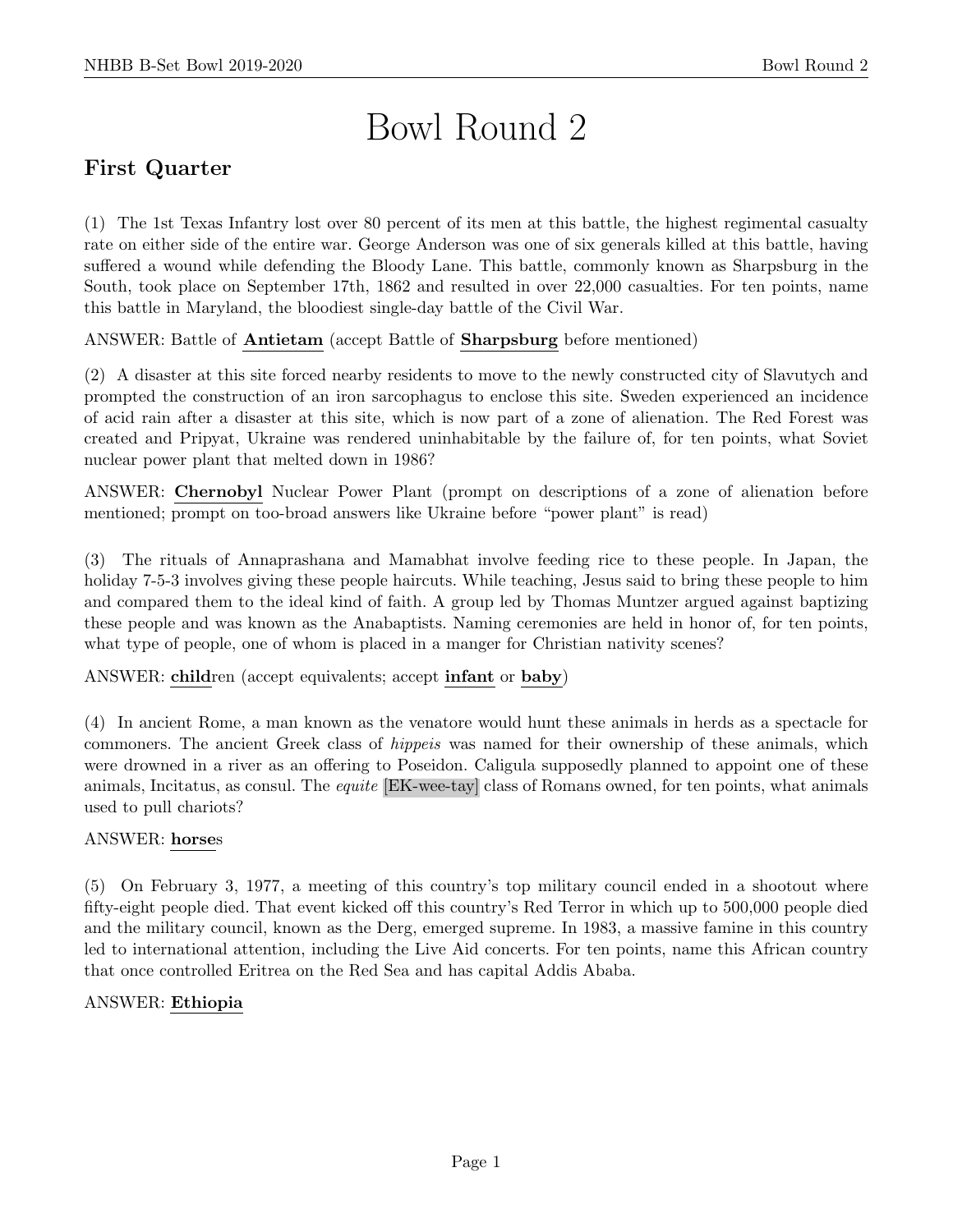(6) This man left law school after promising Saint Anna that he would change careers if he survived a lightning storm. Englishman William Tyndale was inspired by this man's translation of the Bible into vernacular German. This man's clashes with the ideology of Johann Tetzel led him to be brought before the Diet of Worms. For ten points, name this priest who protested the sale of indulgences by writing the 95 Theses, beginning the Protestant Reformation.

## ANSWER: Martin Luther

(7) A work by this composer states "we cannot escape history," a quote from a State of the Union address, and incorporates folk songs like "Camptown Races." Another work by this composer used kettle and snare drums to depict a gunfight and quotes songs like "The Old Chisholm Trail." A speech by Vice President Henry A. Wallace inspired a piece by this composer that commemorates ordinary American soldiers in World War II. For ten points, name this composer of the ballets *Billy the Kid, Lincoln Portrait*, and Fanfare For the Common Man.

#### ANSWER: Aaron Copland

(8) This man was elected to the House in 1946 by labeling his opponent, Jerry Voorhis, a communist. This man won a Senate seat over "the Pink Lady," Helen Gahagan Douglas, in 1950, but served less than a full term and resigned after successfully running for Vice President. He survived that campaign by delivering the "Checkers" speech. Dwight Eisenhower ran for President on a ticket with, for ten points, what politician who later won two Presidential elections but resigned after Watergate?

#### ANSWER: Richard Nixon

(9) In this state, Benjamin Lincoln surrendered a major city on May 12, 1780 after being besieged by British forces for over a month. Defensive structures made of palmetto wood foiled British naval bombardments at Fort Moultrie in this state. Daniel Morgan's army routed Banastre Tarleton's dragoons in this state at the Battle of Cowpens. Nathaniel Greene besieged Camden in, for ten points, what southern US state where the Americans surrendered Charleston?

#### ANSWER: South Carolina

(10) During this war, two generals played a board game called petteia while, unknown to them, a battle raged around them. The Phrygian king Teleutas died in single combat during this war while fighting Ajax, son of Telamon. To avoid fighting in this war, a man pretended to be senile and plowed his field with salt, but gave up the ruse by swerving to avoid his baby son, Telemachus. For ten points, name this ancient war, the subject of Homer's *Iliad*.

# ANSWER: Trojan War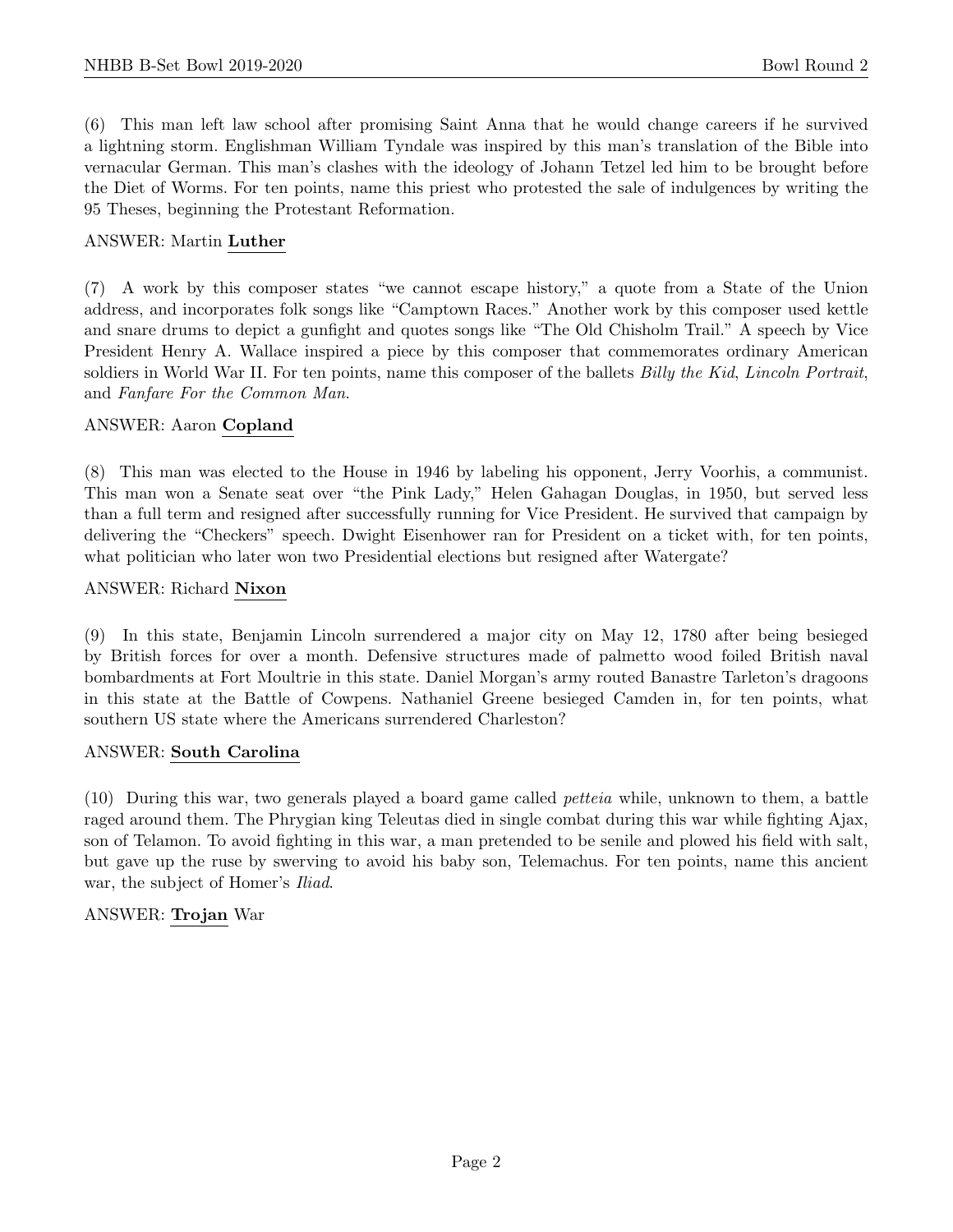# Second Quarter

(1) The 21st specific charge in Richard Nixon's articles of impeachment concerned a \$200,000 bribe to overturn the Price Commission's ruling on a price increase on this product. Ketchup and mustard are standard on this product, which outperformed a competitor released in the 1980s by the chain A&W because many Americans misunderstood that "one-third" represented a larger, not smaller, fraction. This product is often known as a "Royal" in countries with the metric system. For ten points, name this larger companion of the Big Mac on the McDonald's menu.

ANSWER: Quarter Pounder (with or without cheese) (prompt on partial answers, like "(McDonald's) cheeseburger"; do not accept Big Mac)

BONUS: This McDonald's chairman paid \$200,000 to Richard Nixon's re-election campaign in summer 1972 to get permission to raise the price of the Quarter Pounder. McDonald's exploded into a franchised behemoth after this man entered into a partnership with the original McDonald brothers.

# ANSWER: Ray Kroc

(2) This group was attacked by "hellburners" near Flanders prior to the Battle of Gravelines. A queen declared that she possessed "the heart and stomach of a king" while rallying resistance against this group in the Tilbury Speech. Sir Francis Drake bragged that he had "singed the beard" of the king after striking this group at Cadiz. Elizabeth I was to be replaced by a Catholic ruler after an attack by, for ten points, what fleet that failed to subdue England in 1588?

#### ANSWER: Spanish Armada

BONUS: This king of Spain, a son of Charles V, sent the Armada.

# ANSWER: Philip II (prompt on Philip)

(3) This country's independence fighters included the La Trinitaria society, led by Juan Pablo Duarte. A leader of this country ordered his secret police, the SIM, to murder three of the Mirabal sisters. Many citizens of a neighboring country were murdered by this country's troops for their pronunciation of the word "perejil" [per-eh-HEEL] in the 1937 Parsley Massacre. For ten points, name this Caribbean country where a dictator known as "El Jefe" [hay-fay] attacked the people of its neighbor, Haiti.

# ANSWER: Dominican Republic (accept D.R.; accept Republica Dominicana)

BONUS: This dictator, known as "El Jefe," ruled the Dominican Republic for over three decades. The Mirabal sisters were activists against this ruler, who ordered the Parsley Massacre.

# ANSWER: Rafael Trujillo [tru-HEE-yoh]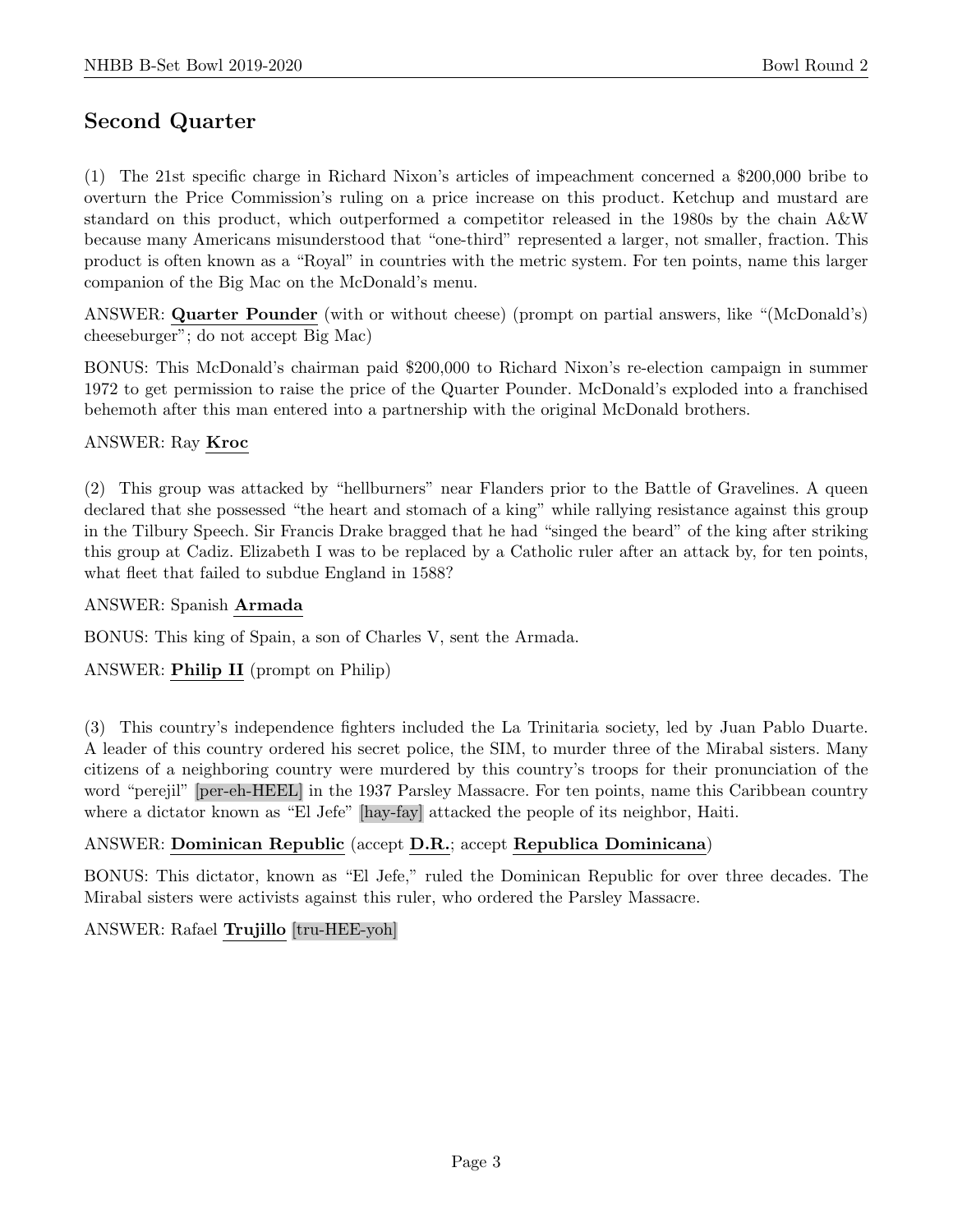(4) At a battle in this state, forces under Sterling Price used bales of water soaked hemp to absorb Union artillery. In addition to the First Battle of Lexington, this state was home to the Battle of Wilson's Creek, which gave the Confederacy control of its southwestern corner. Bloody Bill Anderson's bushwhackers carried out the Centralia Massacre in this state, which was admitted to the Union simultaneously with Maine. For ten points, name this state, the subject of an 1820 "Compromise."

## ANSWER: Missouri

BONUS: Among the men who carried out the Centralia Massacre under Bloody Bill Anderson was this man, whose later crimes included a botched bank robbery in Northfield, Minnesota in 1876 with his brother Frank.

#### ANSWER: Jesse James

(5) This speech warns dictators that "those who foolishly sought power by riding the back of the tiger ended up inside." Ted Sorensen helped draft this speech, whose speaker notes that America "shall pay any price [...] to assure the survival and success of liberty." The challenge to "ask not what your country can do for you; ask what you can do for your country" was delivered in, for ten points, what January 1961 address?

ANSWER: John Fitzgerald Kennedy's inaugural address (prompt on partial answers)

BONUS: Kennedy's inaugural ceremonies were the first in which a poet took part; this New Englander recited "The Gift Outright" from memory after sunlight prevented him from reading his intended text.

#### ANSWER: Robert Frost

(6) A global database of incidents of this phenomenon is maintained by the research group START at the University of Maryland. Samuel Scheffler distinguishes "general" and "state" types of this phenonmenon in a 2006 paper, and Robert Pape analyzes the strategic logic of this phenomenon in his 2005 book Dying to Win. This phenomenon's name can be traced back to the French Revolution, during the so-called "reign" of Robespierre. For ten points, name this phenomenon, broadly defined as intentional violence to coerce or incite fear, as exemplified by the September 11 attacks.

ANSWER: terrorism (prompt on generic descriptions of attacks and/or violence)

BONUS: Samuel Scheffler's "Is Terrorism Morally Distinctive?" discusses this thinker, who characterized fear as the "worst incommodity of all" in a passage that ends by describing the life of man as "solitary, poor, nasty, brutish, and short" in the state of nature.

#### ANSWER: Thomas Hobbes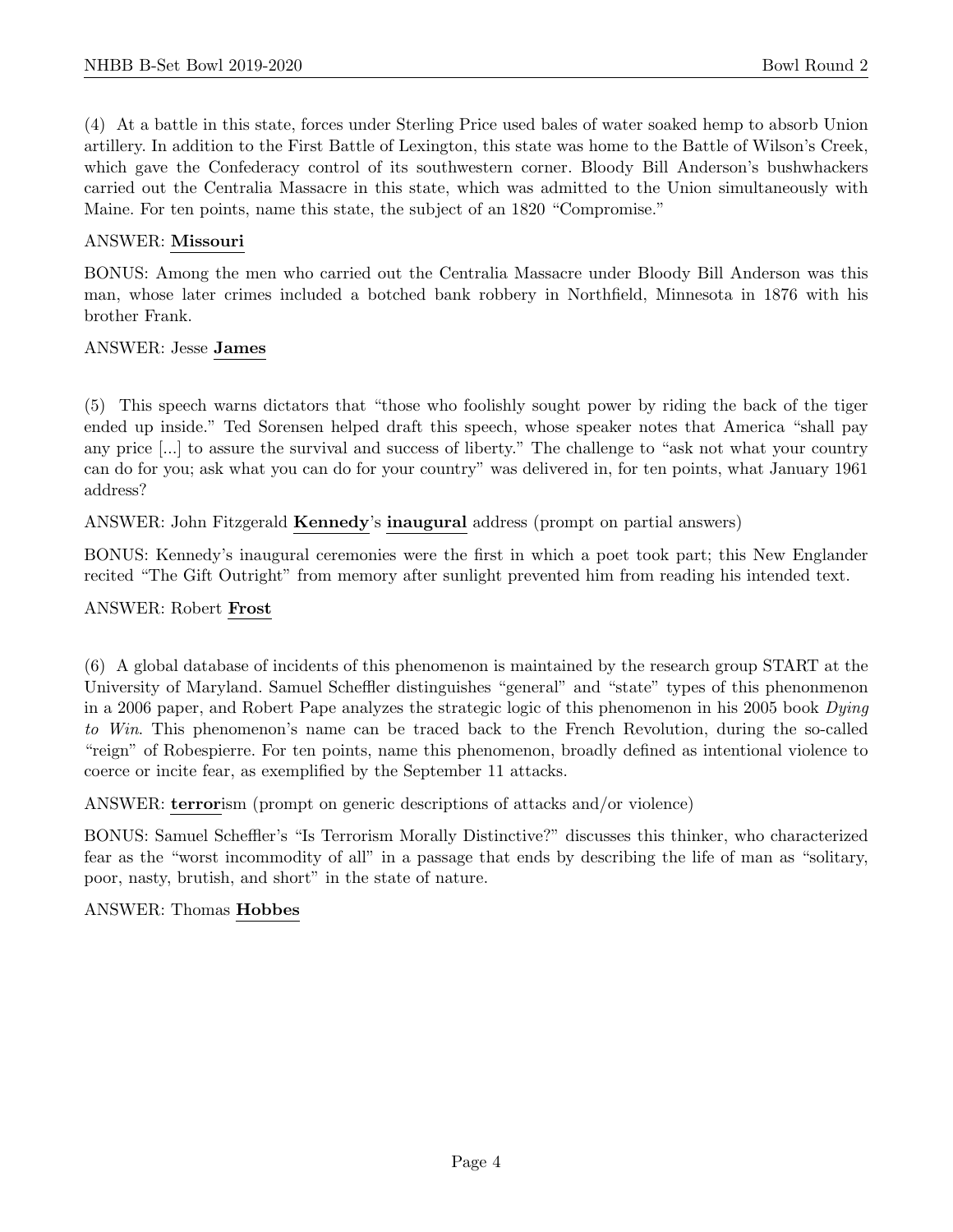(7) In 1731, Ben Franklin founded a subscription-based one of these institutions in Philadelphia. After one of these institutions was destroyed in the British burning of Washington, D.C. during the War of 1812, Thomas Jefferson sold his personal collection to restock it. Over 2,500 of these facilities were built with Andrew Carnegie's funds. Carnegie helped popularize the "open-shelf" style of, for ten points, what public facilities that include circulation desks and reading rooms?

# ANSWER: library

BONUS: Thomas Jefferson's collection helped rebuild this research library in Washington, D.C., which claims to be the largest library in the world.

#### ANSWER: Library of Congress

(8) A diplomat from this country became known as "Mr. No" because of his frequent vetoes in the United Nations. Another diplomat from this country promulgated the "Sinatra Doctrine" that encouraged countries to settle their own internal affairs. This country invaded Afghanistan in accordance with its Brezhnev Doctrine. Eduard Shevardnadze represented Georgia within, for ten points, what country that led the Warsaw Pact in opposition to NATO during the Cold War?

ANSWER: Soviet Union (accept USSR or Union of Soviet Socialist Republics; accept CCCP or Soyuz Sovetskikh Sotsialisticheskikh Respublik; prompt on Russia; prompt on Georgia after "Sinatra" is read)

BONUS: The Brezhnev Doctrine was first described in an article in this Soviet newspaper, whose name means "Truth."

ANSWER: Pravda

# Third Quarter

The categories are  $\dots$ 

- 1. The FBI
- 2. The Concert of Europe
- 3. World Holidays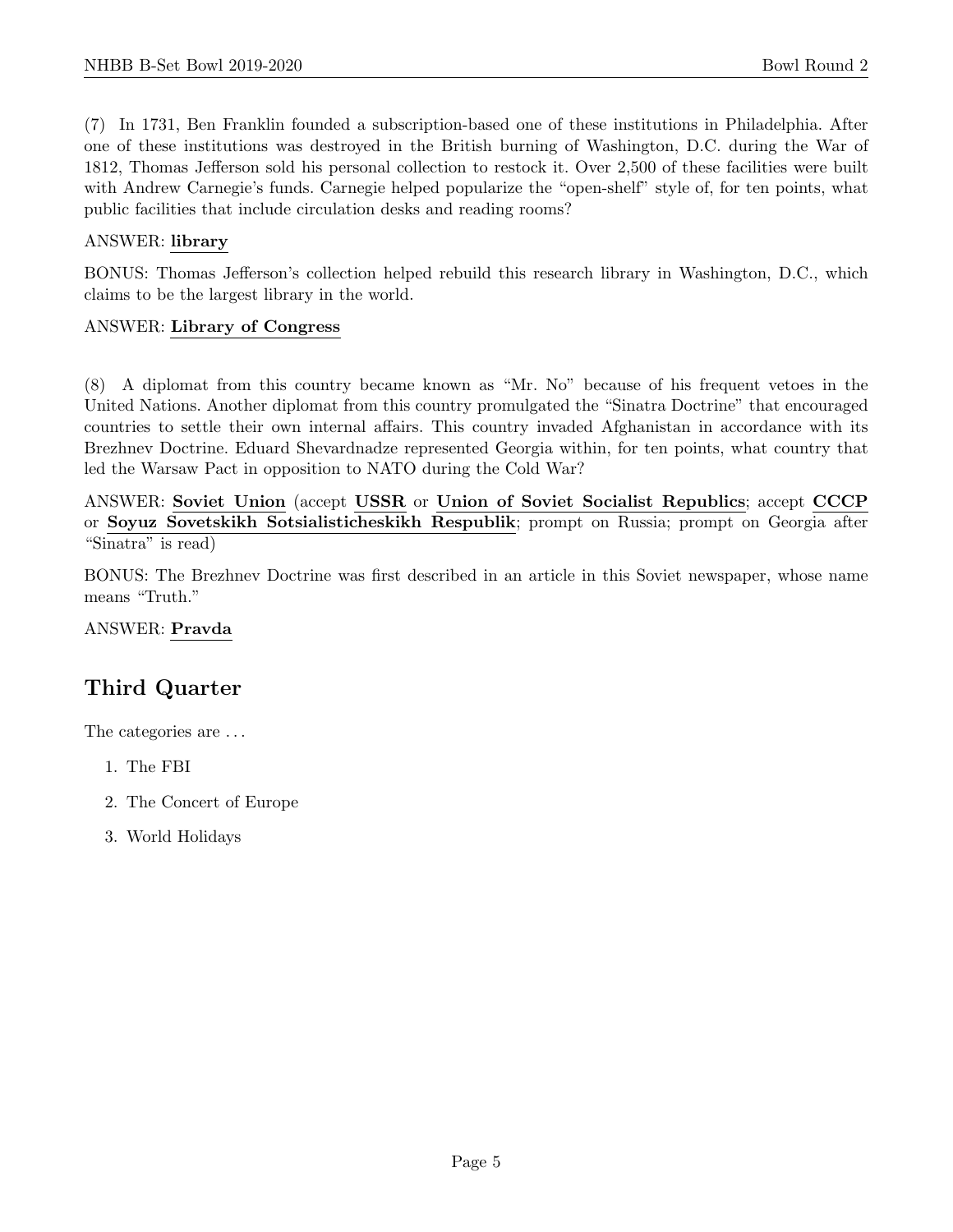# The FBI

Name the...

- (1) City where FBI headquarters is located on Pennsylvania Avenue, just east of the White House.
- ANSWER: Washington, DC (accept District of Columbia)
- (2) Cabinet-level department that oversees the FBI.

#### ANSWER: Department of Justice

(3) FBI director from 1924 to 1972 and namesake of their headquarters.

ANSWER: J(ohn) Edgar Hoover

(4) Illegal good smuggled by "bootleggers," early targets of the FBI.

ANSWER: alcohol (accept equivalent answers; accept any specific type)

(5) FBI director from 2001 to 2013 who served as Special Counsel investigating Russian interference in the 2016 election.

#### ANSWER: Robert Mueller

(6) Questionably legal program that infiltrated domestic political groups from 1956 to 1971 and tapped Martin Luther King's phones.

#### ANSWER: COINTELPRO (accept Counter Intelligence Program)

(7) FBI Associate Director who acted as "Deep Throat," a source in the Watergate scandal.

ANSWER: W. Mark Felt

(8) Executive secretary who assisted in the destruction of thousands of "personal" files after the 1972 death of the FBI director.

ANSWER: Helen Gandy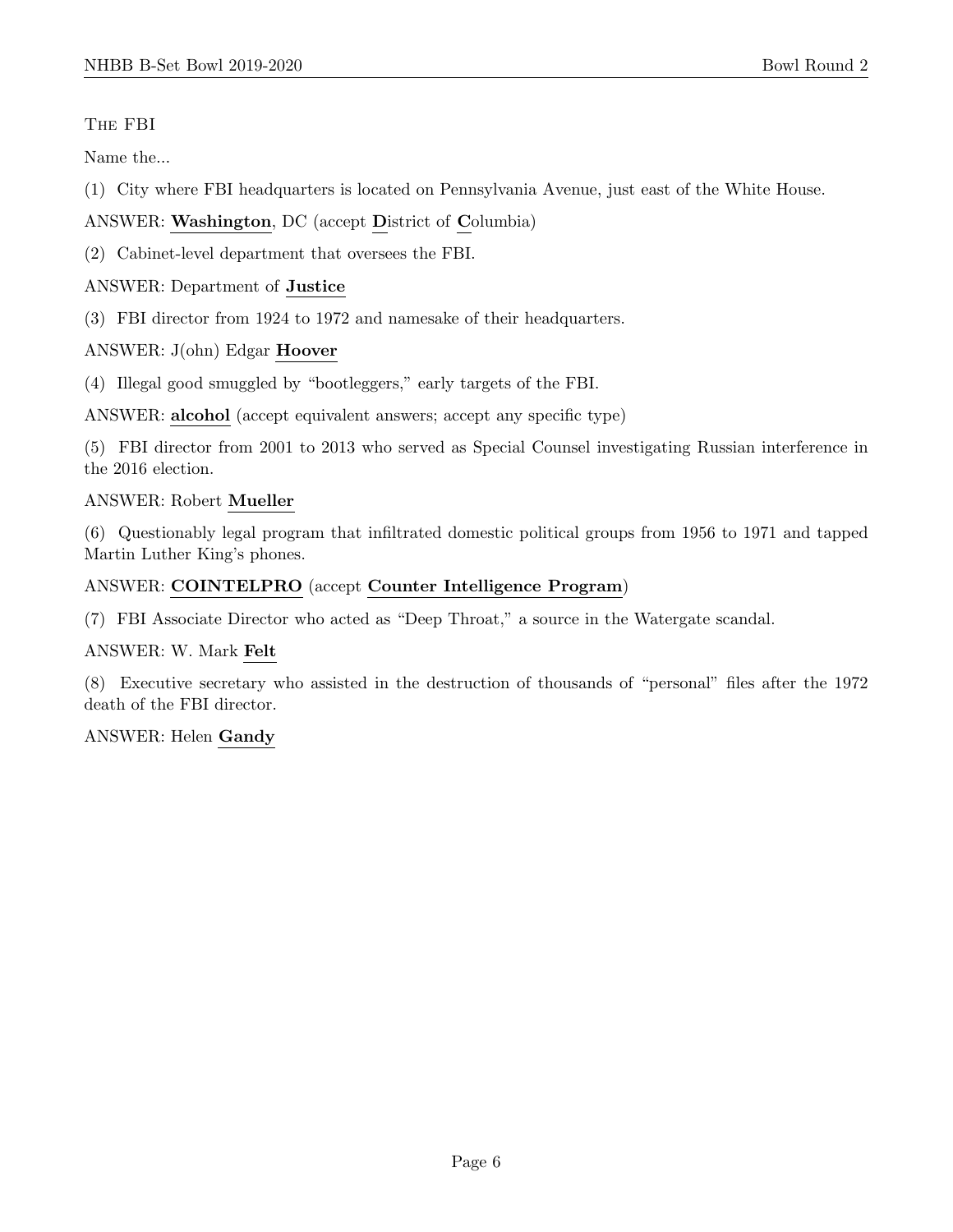#### THE CONCERT OF EUROPE

Name the...

(1) "Iron Chancellor" of Prussia who recreated the system.

# ANSWER: Otto von Bismarck (accept Otto Eduard Leopold)

(2) German city where that chancellor held an 1878 congress to address the Balkans.

## ANSWER: Berlin

(3) Austrian city that names the original version of the Concert, created following the Napoleonic wars.

#### ANSWER: Vienna

(4) Year, called the Spring of Nations, in which dozens of revolutions led to the collapse of the first Concert of Europe.

#### ANSWER: 1848

(5) Austrian diplomat who organized the Concert of Europe in 1815.

#### ANSWER: Klemens von Metternich

(6) City that hosted an 1818 congress, eighty years after hosting the peace talks that ended the War of Austrian Succession.

#### ANSWER: Aix-la-Chapelle (accept Aachen)

(7) Alliance organized by Alexander I that united the monarchist powers of Russia, Prussia, and Austria.

# ANSWER: Holy Alliance (accept Grand Alliance)

(8) British diplomat who brokered the 1814 Treaty of Chaumont, then pursued non-intervention on the continent.

ANSWER: Robert Stewart, Viscount Castlereagh ["castle"-ray] (accept Lord Castlereagh)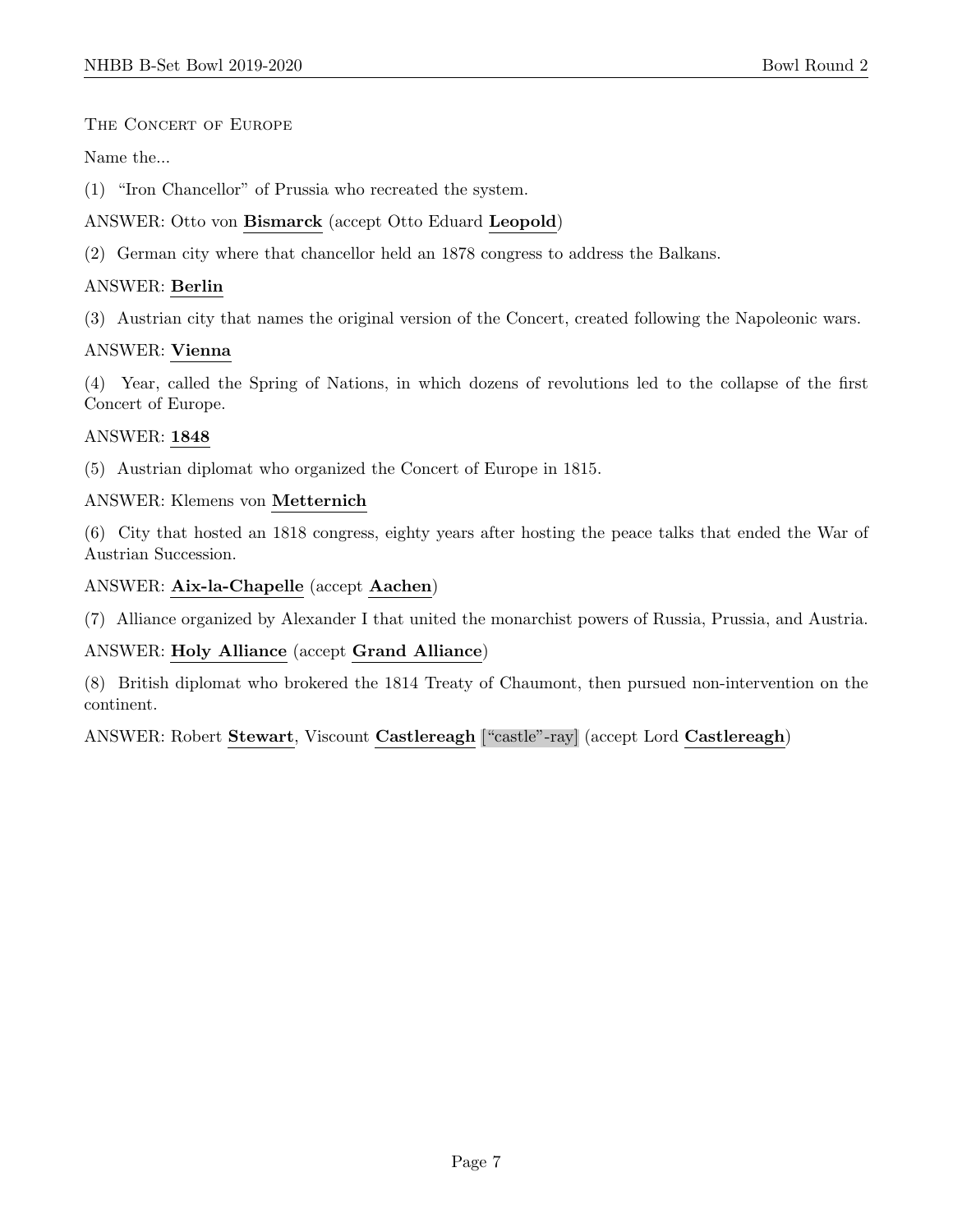#### WORLD HOLIDAYS

Name the holiday on which...

(1) A World War I truce was called in late December 1914.

# ANSWER: Christmas

(2) The Battle of Puebla is celebrated, more prominently in America than in Mexico.

# ANSWER: Cinco de Mayo

(3) Jews fast and seek atonement, and on which an Arab coalition attacked Israeli forces in 1973.

# ANSWER: Yom Kippur (War)

(4) Muslims fast and pray; the aforementioned 1973 war took place during this holy month.

# ANSWER: Ramadan

(5) Oceanic troops who fought, particularly at Gallipoli, are remembered on April 25.

# ANSWER: Anzac Day

(6) The Viet Cong launched a massive surprise attack in 1968.

ANSWER: Tet (Offensive) (prompt on descriptions of the (Vietnamese) (Lunar) New Year)

(7) The emancipation of American slaves, specifically Gordon Granger's proclamation in Galveston, is celebrated.

# ANSWER: Juneteenth

(8) Julius Caesar refused the crown in 44 BC, a month before he was killed.

ANSWER: Lupercalia (prompt on Februa)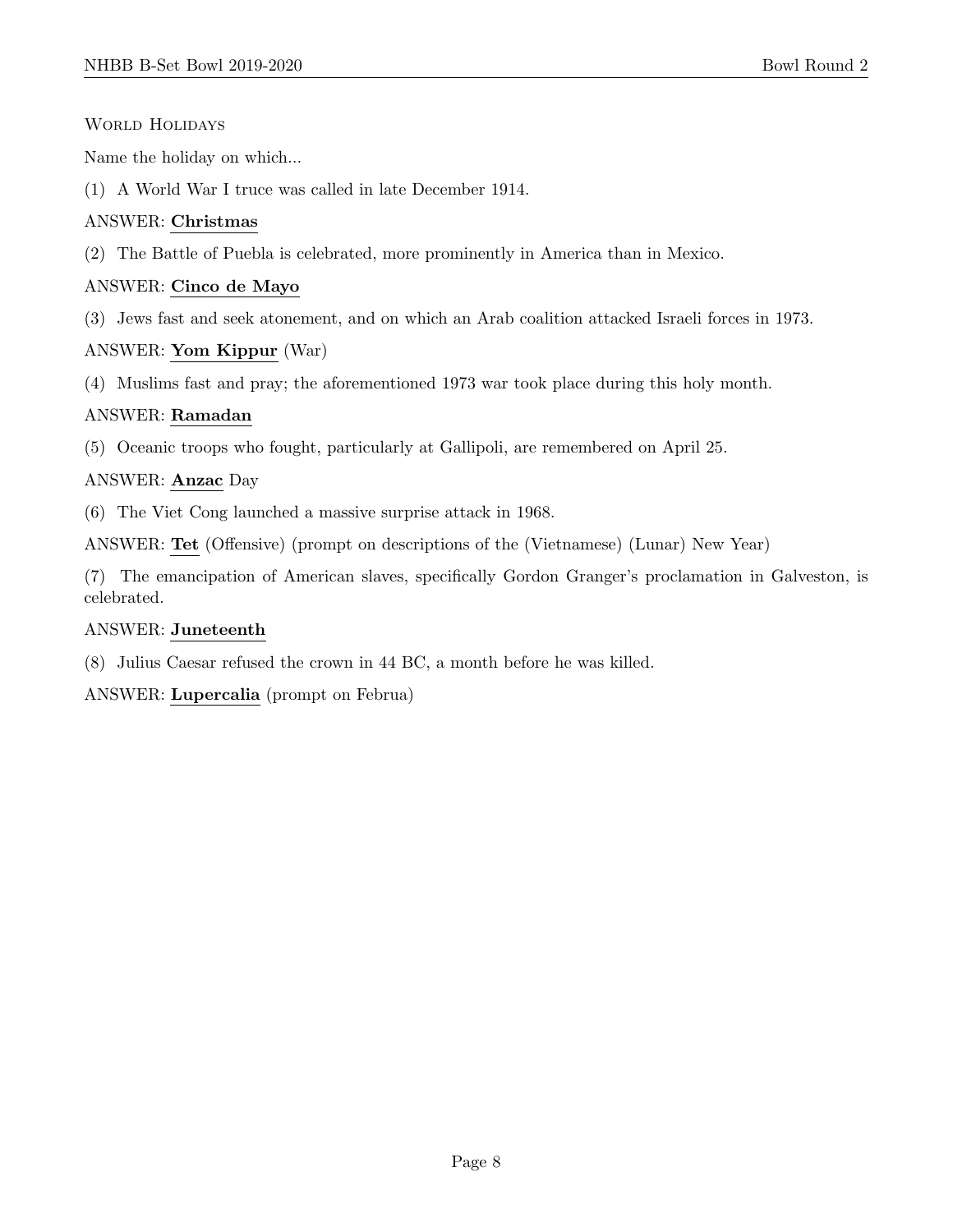# Fourth Quarter

(1) This country's namesake river passes through its agriculturally rich Fouta region. The MFDC has advocated for the independence of this country's Casamance region. A holding center for African slaves waiting to be exported operated on this country's  $(+)$  Goree Island. Leopold Sedar Senghor Airport is in this country, the home of the Serer and Wolof ethnic groups. The (\*) Gambia is surrounded by, for ten points, what former French colony, an African country with capital at Dakar?

# ANSWER: Republic of Senegal

(2) This man infamously allied his Catholic country with a Protestant nation by signing the Treaty of Barwalde. On the Day of the Dupes, this man nearly lost power when Marie de (+) Medici attempted to sway opinion against him. A seawall was constructed to obstruct shipping to La Rochelle, a (\*) Huguenot fortress besieged by this man. This man, who was known as the Red Eminence, served as the adviser of Louis XIII. For ten points, name this French cardinal who was succeeded by Mazarin in 1642.

ANSWER: Cardinal Richelieu (or Armand Jean du Plessis)

(3) Rosalynn Carter persuaded politician Wayne Townsend to approve this legislation in Indiana. The court case Idaho v. Freeman concerned the passage of this legislation, which was opposed by the Eagle Forum founded by  $(+)$  Phyllis Schlafly. This legislation failed to become law since only 35 of 38 states ratified it before its (\*) 1979 deadline. The N.O.W. supported this legislation at the urging of its author, Alice Paul. For ten points, name this proposed Constitutional amendment that intended to prohibit sex discrimination.

ANSWER: Equal Rights Amendment (accept ERA)

(4) Poet Duncan Campbell Scott established a boarding school system in this country in the 1920s. This country's government used eleven Numbered Treaties to take land and resources from its indigenous people. An 1869 rebellion of the  $(+)$  Métis [may-TEE] people was led by Louis Riel, who was executed on orders of John A.  $(*)$  Macdonald, this country's first prime minister. The Cree and Ojibwe are the largest subgroups of the First Nations, one of the indigenous groups of, for ten points, what largest North American country?

# ANSWER: Canada

(5) This leader introduced the Restoration of Sovereignty Day in 2013, marking the 61st anniversary of the Americans leaving his country. People have speculated that this leader's wife, Akie, pretended to not know English to avoid  $(+)$  speaking to Donald Trump at a G-20 summit. During this leader's tenure, his government faced both nationalistic (\*) anti-Korean riots and the Fukushima nuclear disaster. For ten points, name this Prime Minister of Japan who has led since 2012.

ANSWER: Shinzo Abe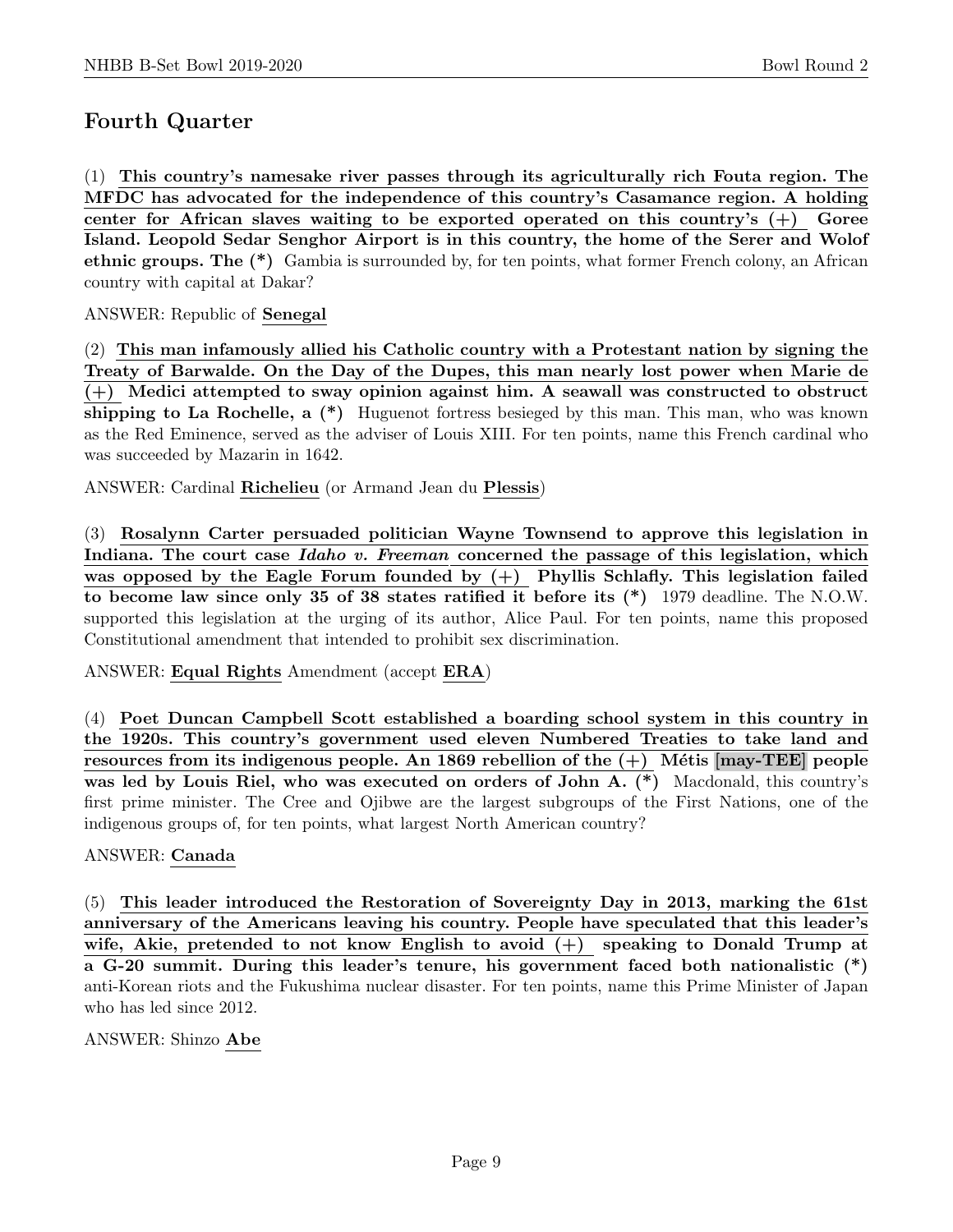(6) This man's Prime Minister was assassinated by disguised electricians during Operation Ogre. This leader, who was given command of the Army of Africa by Emilio Mola, rose to prominence during the  $(+)$  Rif War in Morocco. This ruler came to power after forming a coalition of the (\*) Falange and Carlists to defeat the Republican faction, but he restored the monarchy before his death, leading to the ascension of Juan Carlos I. For ten points, name this fascist dictator of Spain.

ANSWER: Francisco Franco

(7) An artist from this movement painted Woman and Child on a Balcony, whose central figures look toward the golden dome of the Les Invalides hospital and veterans" home. Paintings from this movement, like In the Wheat, were painted  $(+)$  en plein air and are collected by the Musée d'Orsay. Berthe Morisot exhibited her work in 1874 alongside a painting of Le Havre, in which (\*) hazy ship masts stand quietly in a foggy early morning, that gave this movement its name. For ten points, name this French art movement named for a painting of a Sunrise created by Claude Monet.

ANSWER: Impressionism (accept word forms like Impressionist movement; accept Impression, Sunrise; accept Impression, soleil levant)

(8) One man with this surname was the longest-serving governor of New York and served as Vice President under both Thomas Jefferson and James Madison. Another man with this surname sponsored the construction of the  $(+)$  Erie Canal, which was nicknamed his "ditch." In addition to George and DeWitt, another man with this surname signed (\*) NAFTA into law and served as the governor of Arkansas; that man came under fire for his affair with the White House intern Monica Lewinsky. For ten points, give this surname shared by politicians Bill and Hillary.

ANSWER: Clinton (accept George Clinton, DeWitt Clinton, Bill Clinton, William Jefferson Clinton III, and/or Hillary Clinton)